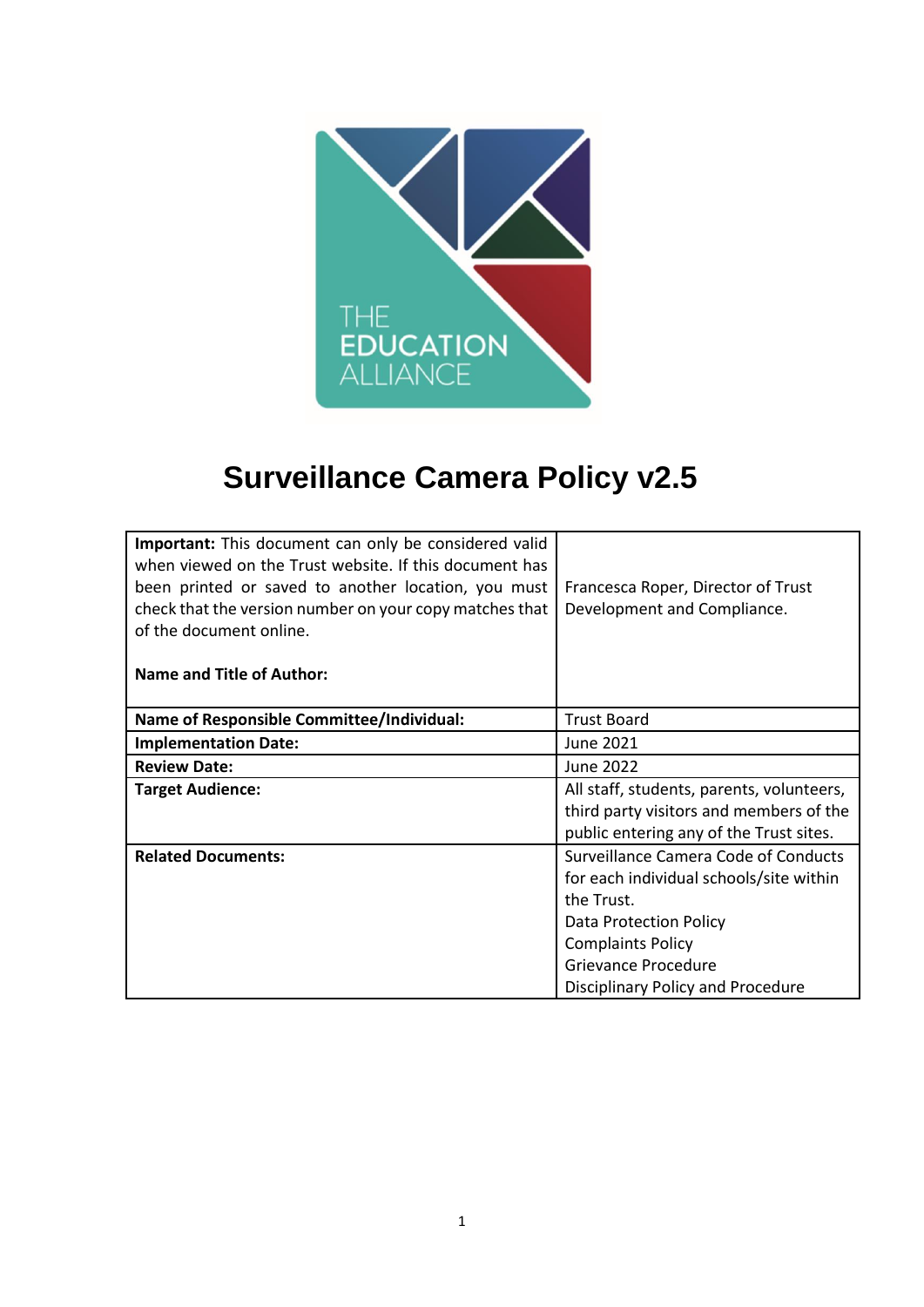#### **Contents**

| <b>Section</b>          |                                                            | Page |
|-------------------------|------------------------------------------------------------|------|
| <b>Policy Statement</b> |                                                            | 3    |
| 1.                      | Purpose and Scope                                          | 3    |
| 2.                      | Roles and Responsibilities                                 | 4    |
| 3.                      | <b>Equality and Diversity</b>                              | 4    |
| 4.                      | Definitions                                                | 5    |
| 5.                      | <b>Guiding Principles</b>                                  | 5    |
| 6.                      | Establishing the purpose                                   | 6    |
| 7.                      | <b>Impact Assessments</b>                                  | 7    |
| 8.                      | Transparency & Accountability                              | 7    |
| 9.                      | <b>Storage and Access</b>                                  | 7    |
| 10.                     | Workplace                                                  | 8    |
| 11.                     | Code of Practice                                           | 8    |
| 12.                     | <b>Outcomes and Impacts</b>                                | 9    |
| 13.                     | Policy Development including Consultation                  | 10   |
| 14.                     | Links with other policies and strategies                   | 10   |
| 15.                     | Policy Implementation                                      | 10   |
| 16.                     | Monitoring compliance with and effectiveness of the policy | 10   |
| 17.                     | Review                                                     | 10   |
| 18.                     | References                                                 | 10   |
|                         |                                                            |      |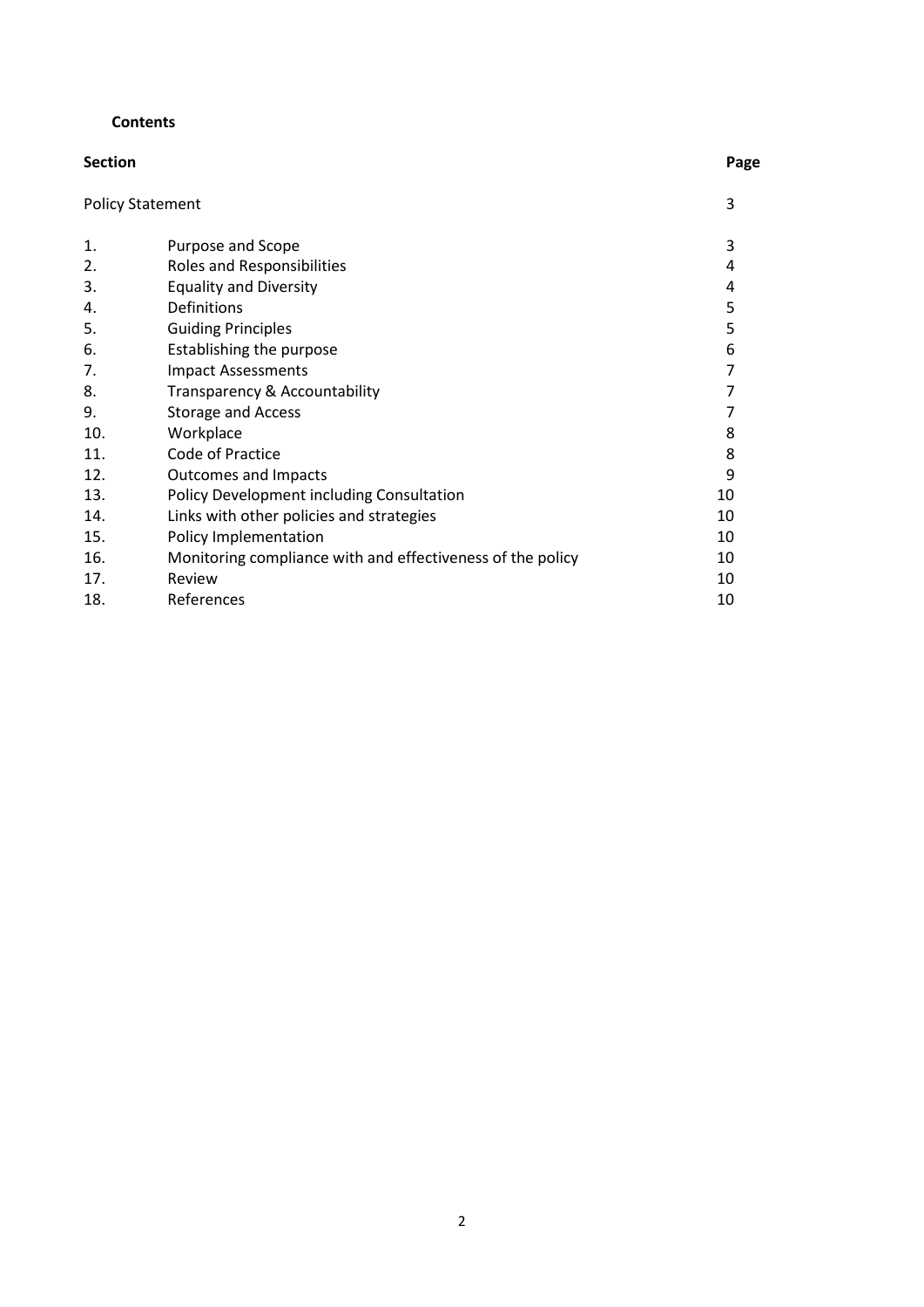#### **POLICY STATEMENT**

We are here to make great schools and happier, stronger communities so that people have better lives. We do this by:

- Always doing what is right
- Trusting in each other and standing shoulder to shoulder
- Doing what we know makes the difference

Doing what is right means always acting with integrity, in the interests of others and being honest, open and transparent.

Surveillance cameras are a valuable resource, which help the Trust in areas such as protecting the public and its employees, enhancing security, crime prevention and protecting property. The Education Alliance recognisesthat whilst there is a high level of public support for surveillance camera schemes, there are also increasing concerns about the role of cameras and their impact upon the privacy of members of the public, employees, parents and students.

To help address these concerns the Trust is committed to ensuring compliance with data protection legislation, the Human Rights Act 1998 and all relevant guidelines issued by the ICO and Surveillance Camera Commissioner. The Trust regards the lawful use and correct installation of surveillance cameras as essential to its successful operations and to maintaining confidence between the Trust and those with whom it carries out business. The School fully endorses the twelve guiding principles set out in the Surveillance Camera Code of Practice (see section 5) and is committed to privacy by design and default.

#### **1. PURPOSE AND SCOPE**

Surveillance cameras are used by the Trust in a number of areas and are a valuable tool to assist in areas such as public and employee safety, enhancing security and in protecting property.

The camera installations are owned by trust and are operated in line with data protection legislation<sup>1</sup>, the Human Rights Act 1998 and guidelines, such as those issued by the Information Commissioner's Office (ICO) and the Surveillance Camera Commissioner, to ensure, for example, that the need for public protection is balanced with respect for the privacy of individuals.

 This policy applies to all overt surveillance cameras controlled by the Trust as a data controller.

1

<sup>1</sup> "The data protection legislation" means—

<sup>(</sup>a) the GDPR, including the applied GDPR,

<sup>(</sup>b) DPA 2018, including regulations made under DPA 2018, and

<sup>(</sup>c) Regulations made under section 2(2) of the European Communities Act 1972 which relate to the GDPR or the Law Enforcement Directive.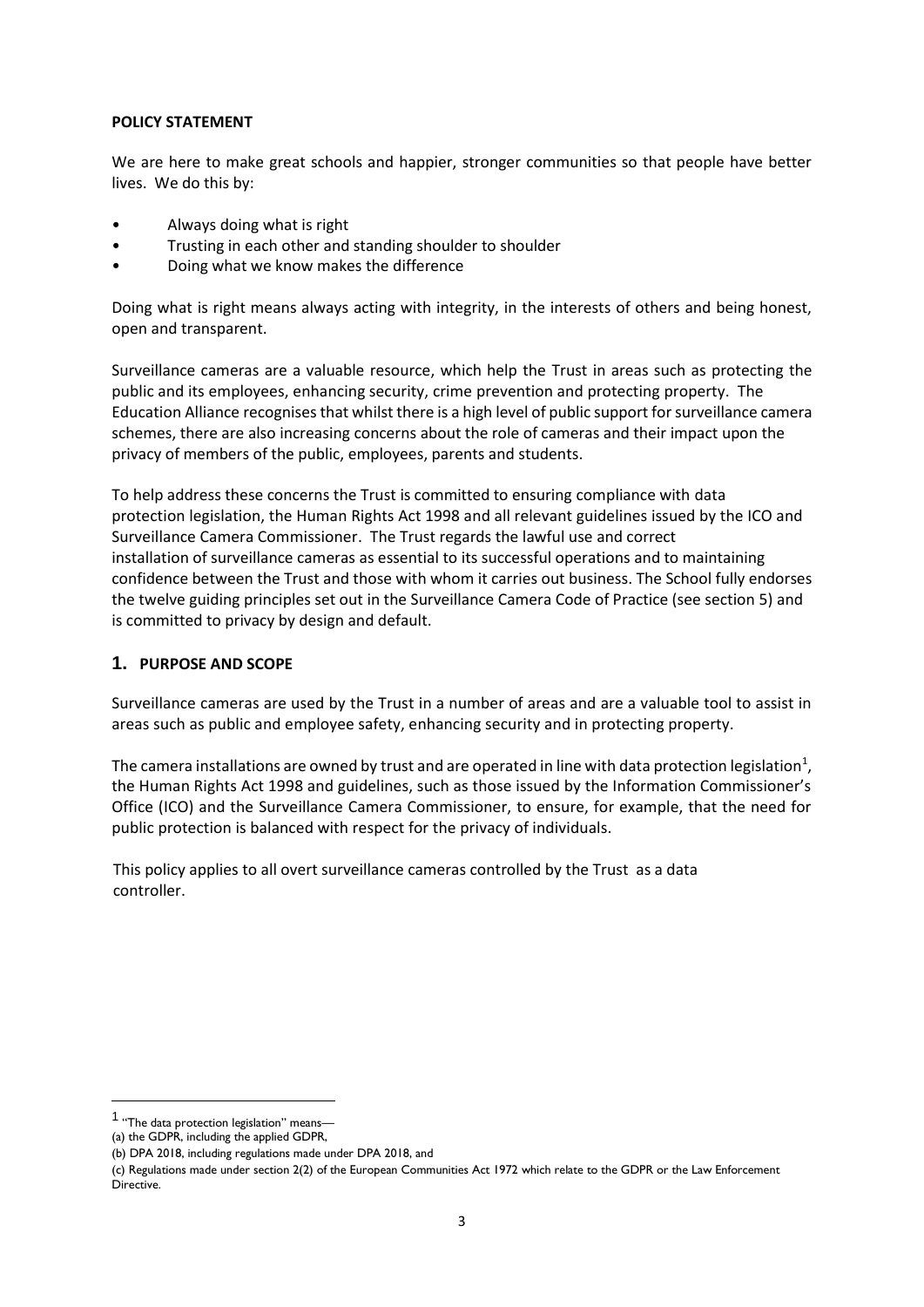## **2. ROLES AND RESPONSIBILITIES**

The Trust Board is responsible for approving this policy and the Education Alliance is the data controller as defined by data protection legislation.

**Local Governing Bodies and Headteachers** should ensure this policy is applied fairly and consistently within their schools, monitoring the effectiveness of this policy.

The **CEO and Executive Principal** are responsible for ensuring that staff and others adhere to this policy and that all staff are aware of the Expectations and Code of Practice.

**Headteachers** and the school **Senior leadership team** holds responsibility for ensuring compliance with this policy in each school.

To ensure compliance, the Trust are responsible for ensuring that the school sites they have responsibility for have processes and procedures in places which comply with this policy.

**The Trust Data Protection Officer** and **the Director of Trust Development and Compliance** are responsible for ensuring that a data protection impact assessment has been completed on all surveillance camera systems. The **Director of Trust Development and Compliance** will ensure that codes of practice are kept up to date and that a central register of all cameras is kept up to date.

**System managers** are responsible for the day to day operation of surveillance camera systems, and will act as the main point of contact.

## **3. EQUALITY AND DIVERSITY**

The Trust is committed to:

- Promoting equality and diversity in its policies, procedures and guidelines, adhering to the Equality Act 2010.
- Delivering high quality teaching and services that meet the diverse needs of its student population and its workforce, ensuring that no individual or group is disadvantaged.
- If any aspect of this policy or procedure causes an employee difficulty on account of any disability they may have, or if the employee needs assistance because English is not their first language, the employee should raise this issue with the HR Department at the earliest opportunity and appropriate arrangements will be made.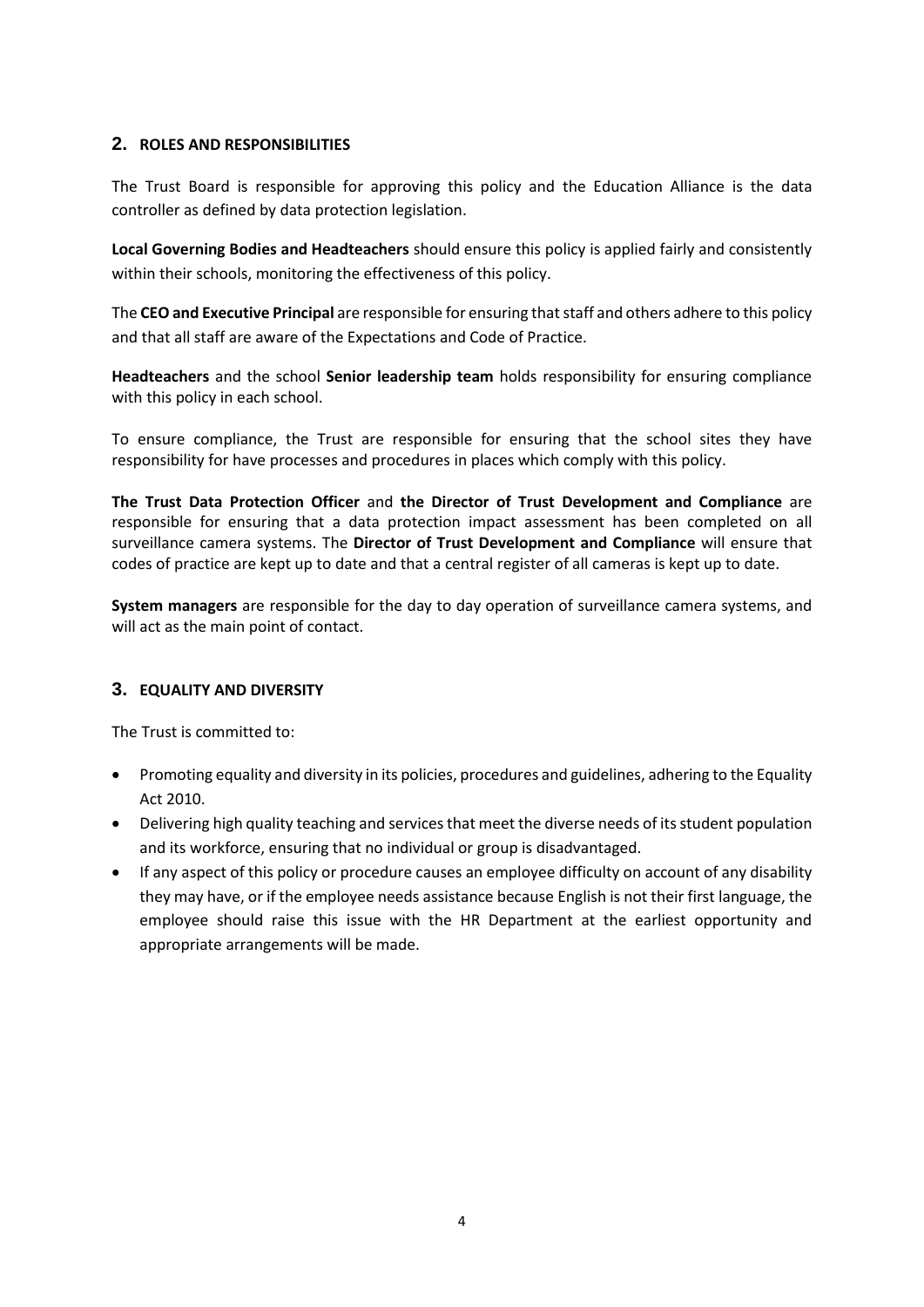## **4. DEFINITIONS**

For the purposes of this policy, the following definitions apply in relation to Data Protection.

**Personal data** – any information relating to an identified or identifiable natural person ('data subject'); an identifiable natural person is one who can be identified, directly or indirectly, in particular by reference to an identifier such as a name, an identification number, location data, an online identifier or to one or more factors specific to the physical, physiological, genetic, mental, economic, cultural or social identity of that natural person.

**Data controller** – the natural or legal person, public authority, agency or other body which, alone or jointly with others, determines the purposes and means of the processing of personal data.

**System Manager** – the person with day to day responsibility for making decisions about how the cameras are used and the processing of images captured, including maintaining the relevant code of practice.

**Overt surveillance** - means any use of surveillance for which authority does not fall under the Regulation of Investigatory Powers Act (RIPA) 2000.

**Covert surveillance** - is carried out in a manner calculated to ensure that the person subject to the surveillance is unaware of it taking place.

**Surveillance camera systems** - is taken to include: (a) closed circuit television (CCTV) or automatic number plate recognition (ANPR) systems; (b) any other systems for recording or viewing visual images for surveillance purposes; (c) any systems for storing, receiving, transmitting, processing or checking the images or information obtained by (a) or (b); (d) any other systems associated with, or otherwise connected with (a), (b) or (c).

#### **5. GUIDING PRINCIPLES**

The Trust will follow 12 guiding principles set out in the Surveillance Camera Code of Practice when operating surveillance cameras:

- 1. Use of a surveillance camera system must always be for a specified purpose which is in pursuit of a legitimate aim and necessary to meet an identified pressing need.
- 2. The use of a surveillance camera system must take into account its effect on individuals and their privacy, with regular reviews to ensure its use remains justified.
- 3. There must be as much transparency in the use of a surveillance camera system as possible, including a published contact point for access to information and complaints.
- 4. There must be clear responsibility and accountability for all surveillance camera system activities, including images and information collected, held and used.
- 5. Clear rules, policies and procedures must be in place before a surveillance camera system is used, and these must be communicated to all who need to comply with them.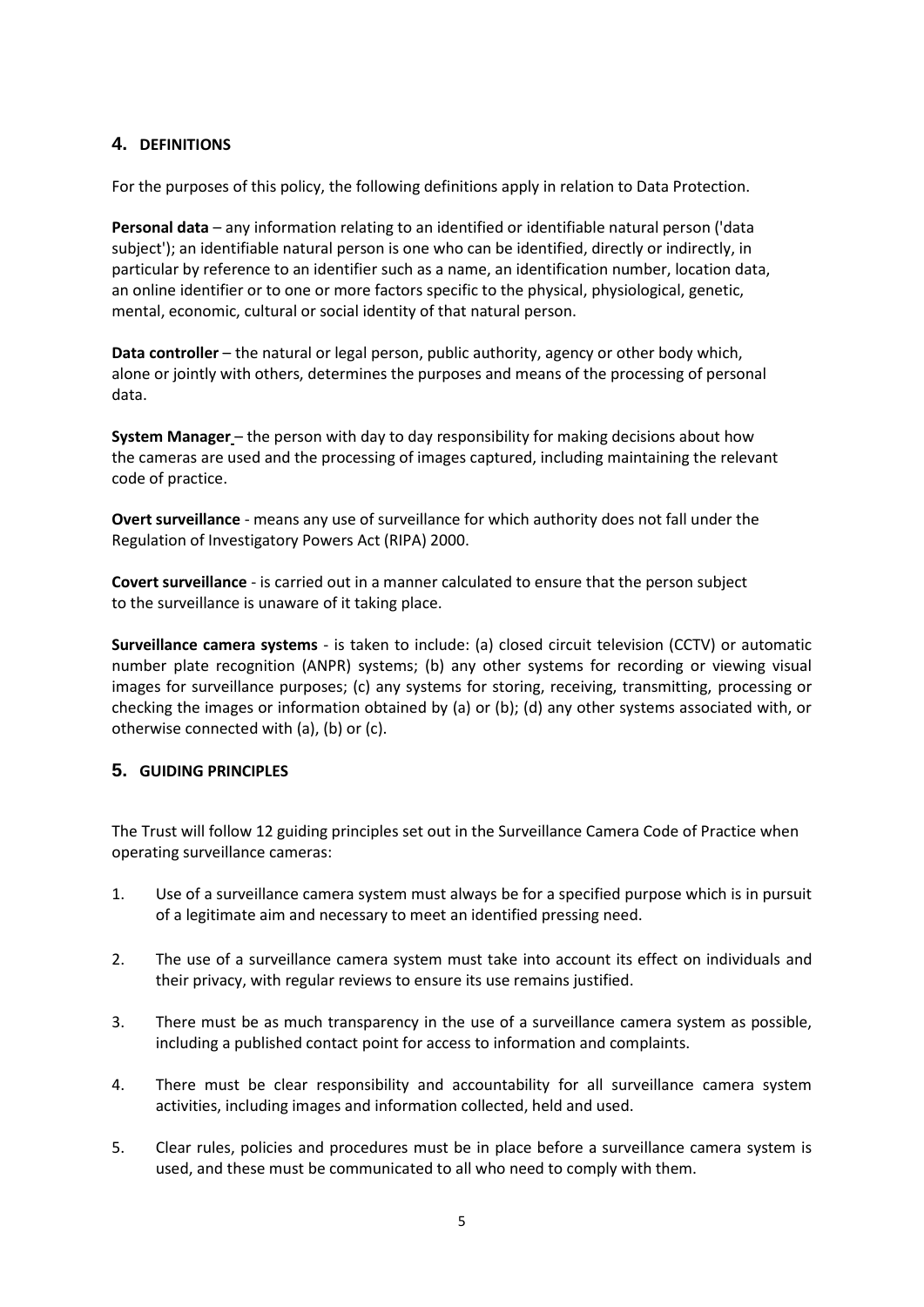- 6. No more images and information should be stored than that which is strictly required for the stated purpose of a surveillance camera system, and such images and information should be deleted once their purposes have been discharged.
- 7. Access to retained images and information should be restricted and there must be clearly defined rules on who can gain access and for what purpose such access is granted; the disclosure of images and information should only take place when it is necessary for such a purpose or for law enforcement purposes.
- 8. Surveillance camera system operators should consider any approved operational, technical and competency standards relevant to a system and its purpose and work to meet and maintain those standards.
- 9. Surveillance camera system images and information should be subject to appropriate security measures to safeguard against unauthorised access and use.
- 10. There should be effective review and audit mechanisms to ensure legal requirements, policies and standards are complied with in practice, and regular reports should be published.
- 11. When the use of a surveillance camera system is in pursuit of a legitimate aim, and there is a pressing need for its use, it should then be used in the most effective way to support public safety and law enforcement, with the aim of processing images and information of evidential value.
- 12. Any information used to support a surveillance camera system which compares against a reference database for matching purposes should be accurate and kept up to date.

Data protection legislation also requires the Trust to comply with the six data protection principles if it is processing personal data.

## **6. ESTABLISHING THE PURPOSE**

The primary objectives of the Trust using surveillance cameras are:

- Prevent, investigate and detect crime
- Help reduce the fear of crime
- Assist with the apprehension and prosecution of offenders
- Enhance the safety of employees and the public
- To safeguard children
- Provide evidential material for court or committee proceedings
- Reduce incidents of public disorder and anti-social behaviour
- Evidence in investigations of gross misconduct (including protecting employees from allegations)
- Protect property
- Process Subject Access Requests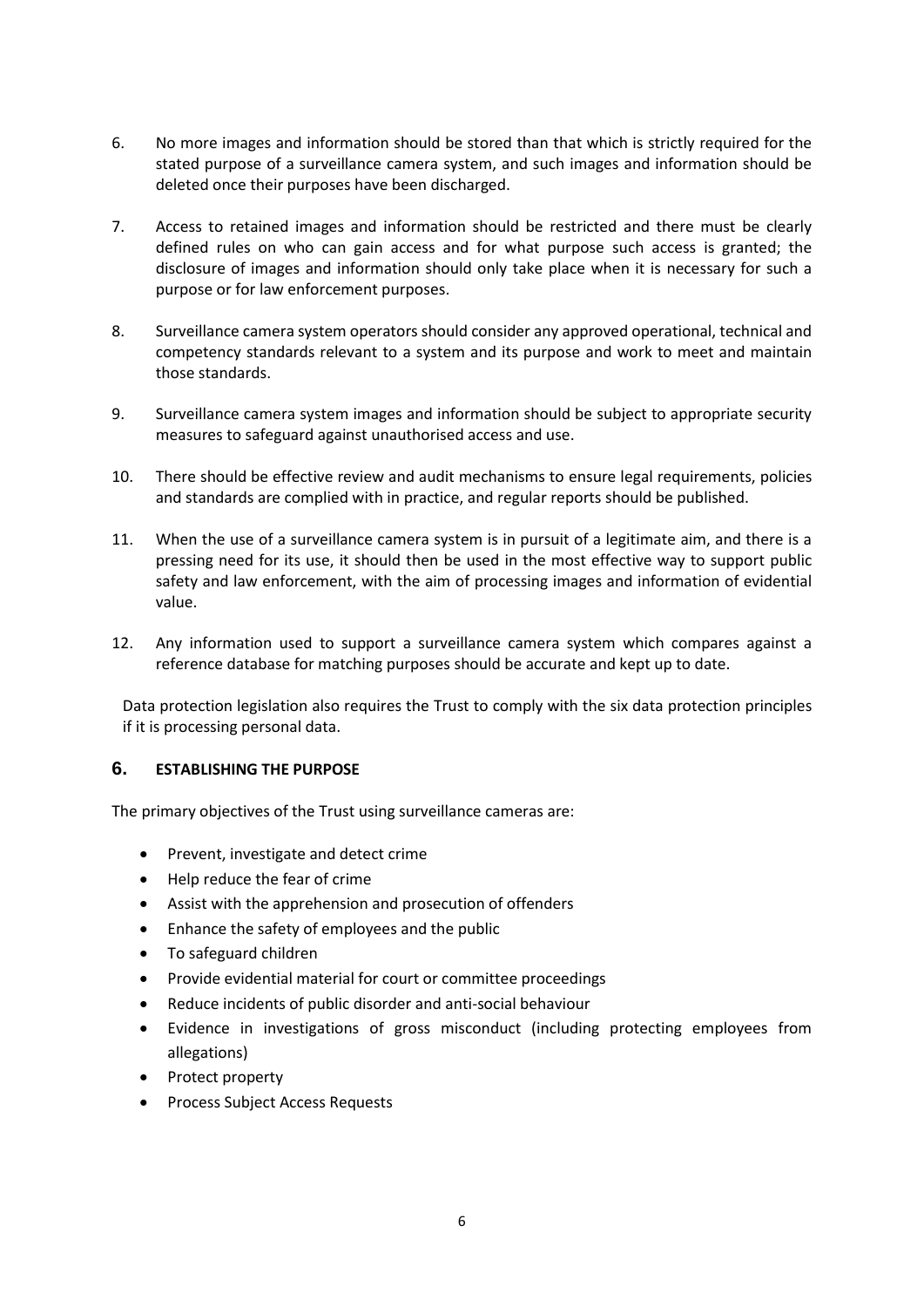Any data captured by any system may also be used for other purposes where it is reasonable, justified and proportionate to do so and where relevant authorisation exists. Advice should be sought from the Trust's Data Protection Officer at this point.

The image quality required for these purposes may vary, any technical and competency standards should be considered prior to the installation of any surveillance cameras. The need to record audio should be limited and advice should always be sought due to the increased privacy concerns associated with this type of surveillance.

# **7. IMPACT ASSESSMENTS**

When operating any surveillance cameras, the Trust will ensure that the effect on individuals and their privacy is considered.

Data Protection Impact Assessments (DPIAs) must be carried out on all surveillance camera systems, for which the School is the data controller, regardless of whether or not the processing is undertaken by another organisations. DPIAs must be carried out.

Consideration will also be given to the human rights implications.

# **8. TRANSPARENCY AND ACCOUNTABILITY**

Cameras operated under this policy will not be hidden. Every effort will be made to ensure that individuals know the purpose of any surveillance cameras and who to contact in the event of any complaint or issue. Adequate signage must be displayed when any cameras are in use.

The wording and location of any signage must take into account the following:

- Clearly identify when individuals are entering into an area under surveillance, this should be supplemented by further signs depending on the size of the area and the privacy expectations of the area under surveillance.
- Signs must be clear and legible (lettering and size)
- Signs must identify who is responsible for the scheme, the purpose and who to contact
- Where public announcements are already made, signs can be backed up with audio announcements
- Detail how to get further information

The Trust will also ensure that surveillance cameras are covered in a privacy notice on its website.

Individuals also have the right to complain to the Trust in relation to the use of surveillance cameras. These will be handled in line with the Data Protection Policy and the Trust Complaints Policy.

## **9. STORAGE AND ACCESS**

The Education Alliance will not keep data for longer than is necessary. The retention period for any cameras will be set out in the schools retention schedule. Retention periods must be established in all circumstances to ensure compliance with the data protection legislation. As a general rule, The Education Alliance will aim to store images for 28 days. Specific images may be stored for longer if they are required for a legitimate purpose outlined in section 6.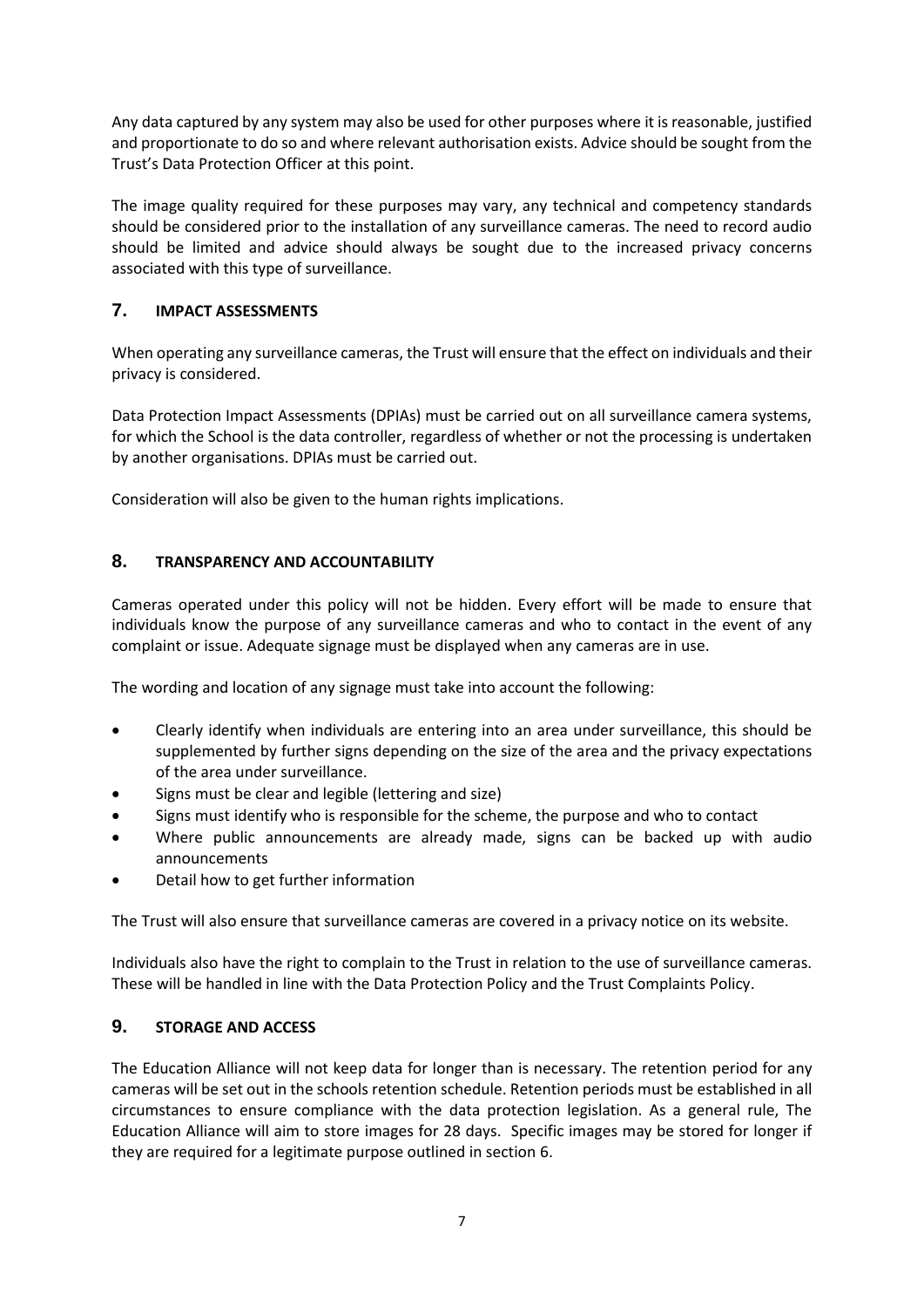Data captured through cameras will include personal information that could identify someone. This means that appropriate security must be in place at all times to protect the information.

Access to recorded images by the Trust employees must be restricted to those who need access to achieve the purpose of the surveillance. All access must be recorded and advice should always be sought if there are any concerns regarding the access of surveillance.

Any request by an individual (data subject)/organisation to access images must be logged with the Director of Trust Development and Compliance. In these circumstances, individuals have rights which must be adhered to, this includes timescales for release. Personal data should not be disclosed about a third party except in accordance with data protection legislation. If it appears absolutely necessary to disclose information about a third party, advice should be sought from the DPO. Consideration should always be given to releasing still images.

Codes of practice can outline bespoke processes for releasing images. This must be agreed with the Data Protection Officer only if appropriate safeguards to protect privacy are incorporated.

Any images which are downloaded from the surveillance system must be recorded; this is to ensure that a clear audit trail exists. The following information should be captured:

- Date and time
- Name of person removing the footage (as well as anyone who has viewed the footage)
- Reason for viewing
- Date and time of destruction if no longer required
- Date and time images were returned to the secure area (new retention period)

#### **10. WORKPLACE**

Employees should be monitored only when it is a proportionate and necessary means of detecting the conduct in question and where the monitoring would not be continuous or intrusive. Alternatives to surveillance should always be considered and a record of any decisions kept.

Where footage is used, the workers should be allowed to see and respond to the images. Consideration should be given to using still images.

Covert monitoring should not be used unless it is in line with the Regulation of Investigatory Powers Act 2000 (RIPA)

#### **11. CODE OF PRACTICE**

Surveillance in the workplace will be used to support employees in their roles. If an employee's conduct is in question, it will only be used when it is a proportionate and necessary means of reviewing the conduct. It would not be continuous or intrusive and alternatives to surveillance will always be considered, a record of any decisions will be kept.

Where footage is used, employees should be allowed to see and respond to the images. Consideration should be given to using still images.

A code of practice can cover a number of cameras on school premises depending on the purpose of the cameras and its users.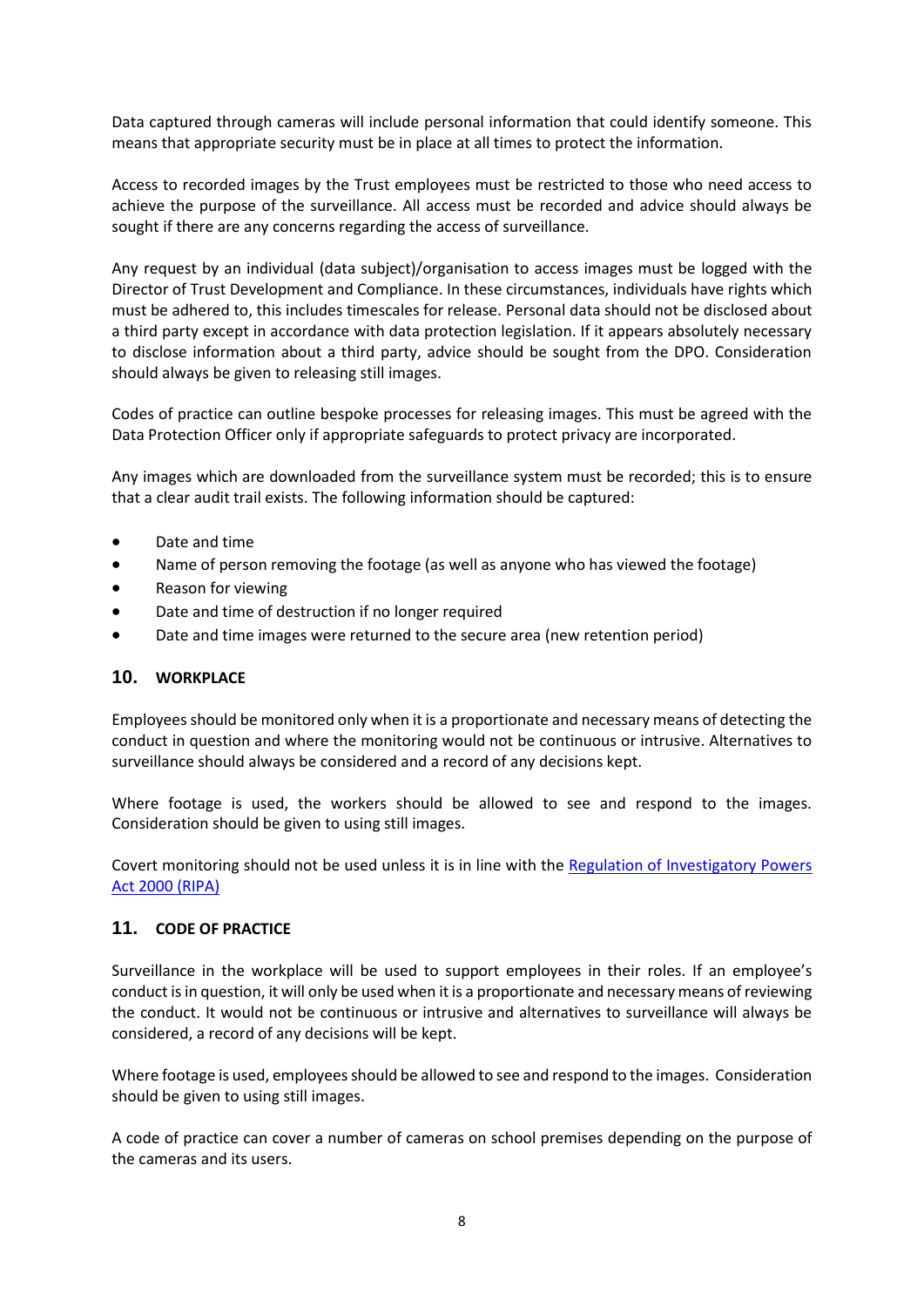Each code of practice must specifically cover the following:

- The purpose of the cameras and the key risk factors.
	- o This should expand upon the primary objectives outlined in section 6.
- The location of the camera is very important and must be planned carefully. Some areas have a heightened expectation of privacy, such as changing rooms; additional safeguards should be applied in these circumstances.
	- o The space needing to be covered must be clearly defined.
	- o Cameras must be in a position to effectively capture images
	- o Details of privacy shields
	- o If unintended spaces are covered the owner of that space should be consulted
	- o Physical conditions and environment must be considered
	- o The camera must be protected against vandalism and theft
- System access, this should be limited to those who need access for the purpose outlined above.
	- o Who has access to the images and why
	- $\circ$  Log of all activity so the process is auditable
	- o Security in place to prevent unauthorised access
- System checks and maintenance schedule
	- o Who is responsible for routinely checking the cameras are still in working order
	- o What to do if a malfunction is reported/found
	- o Image capture quality is of the required standard
- Retention of surveillance
	- o How long the images are stored for and why
	- $\circ$  How are images that need to be saved/are requested, saved, for how long and where
- Detail the use of reference tables
	- o Adequate processes must be in place to ensure matches are accurate and up to date.
- Disclosure of images
	- o How requests are logged and handled
- Signage
	- o What signs are on display and their wording
- Contact details

## **12. OUTCOMES AND IMPACTS**

- Prevent the inappropriate use of surveillance cameras by the Trust.
- Ensure employees are aware of their responsibilities and that failure to do so could result in disciplinary and legal proceedings.
- Ensure parents, pupils and employees know who to contact for advice.
- Ensure the Trust's use of surveillance cameras is transparent.
- All camera systems are documented and covered by a code of practice as specified in this policy.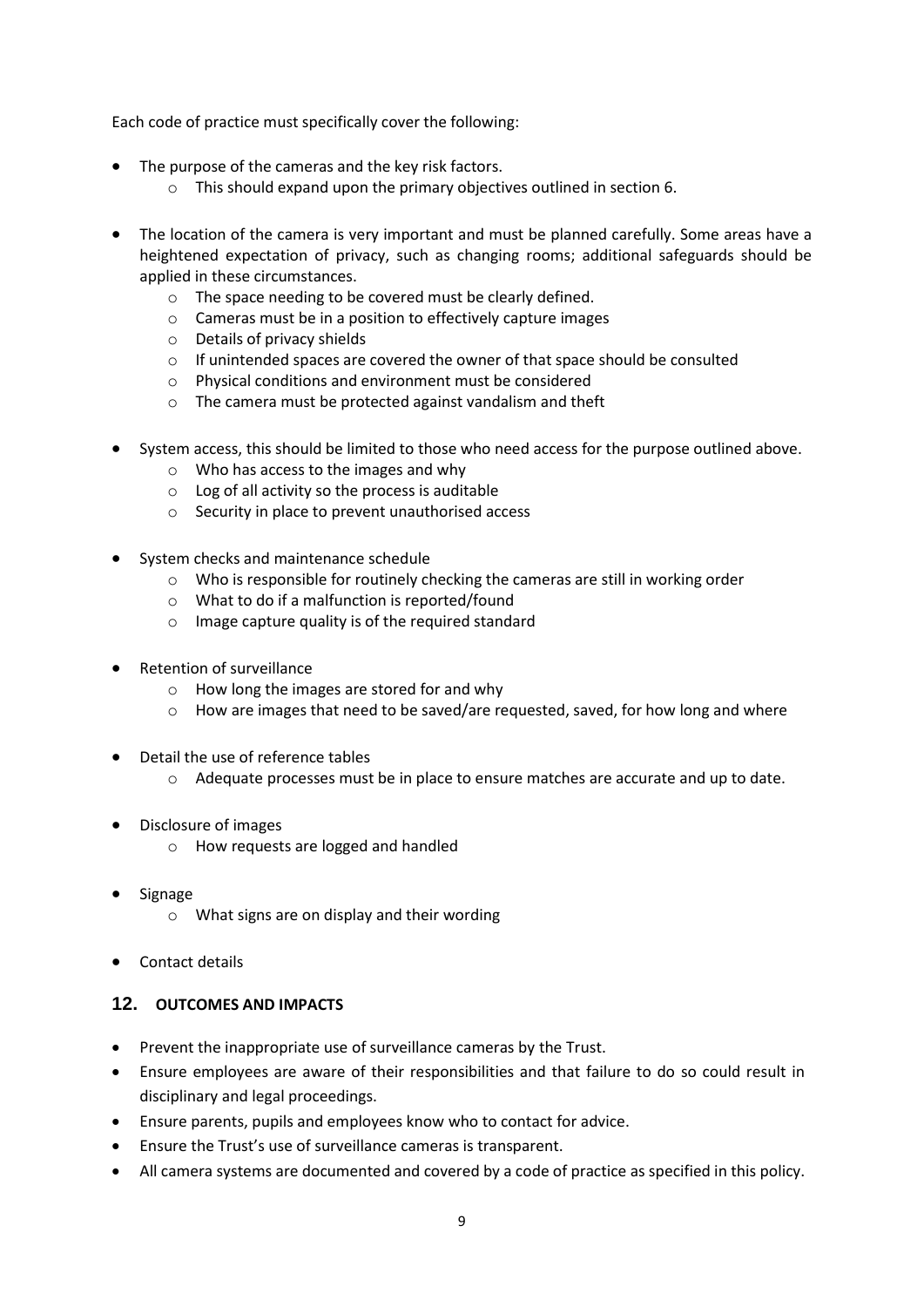The Trust is compliant with relevant legislation and guidelines.

## **13. POLICY DEVELOPMENT INCLUDING CONSULTATION**

This policy has been developed in accordance with Trust processes and the following people and groups were consulted in development of this policy:

- East Riding of Yorkshire Council as part of a Traded Service.
- Schools Senior Management Team
- The Trust Executive Board
- The Board of Trustees

## **14. LINKS WITH OTHER POLICIES AND STRATEGIES**

This policy links to other Trust documents, as follows:

- **•** Surveillance Camera Code of Practice
- Data Protection Policy
- Complaints Policy
- **•** Grievance Procedure
- Disciplinary Policy

## **15. POLICY IMPLEMENTATION**

The Surveillance Camera Policy will be implemented through the Board of Trustee's and Local Governing Bodies.

#### **16. MONITORING COMPLIANCE WITH AND EFFECTIVENESS OF THE POLICY**

Effectiveness and compliance of this procedure will be monitored frequently by the Director of Trust Development and Compliance and on a biennial basis by the Trust Data Protection Officer.

# **17. REVIEW**

This Policy and Procedure will be reviewed annually with recognised trade unions via the JCNC.

## **18. REFERENCES**

Human Rights Act 1998 Data Protection Act 2018 General Data Protection Regulation Regulation of Investigatory Powers Act 2000